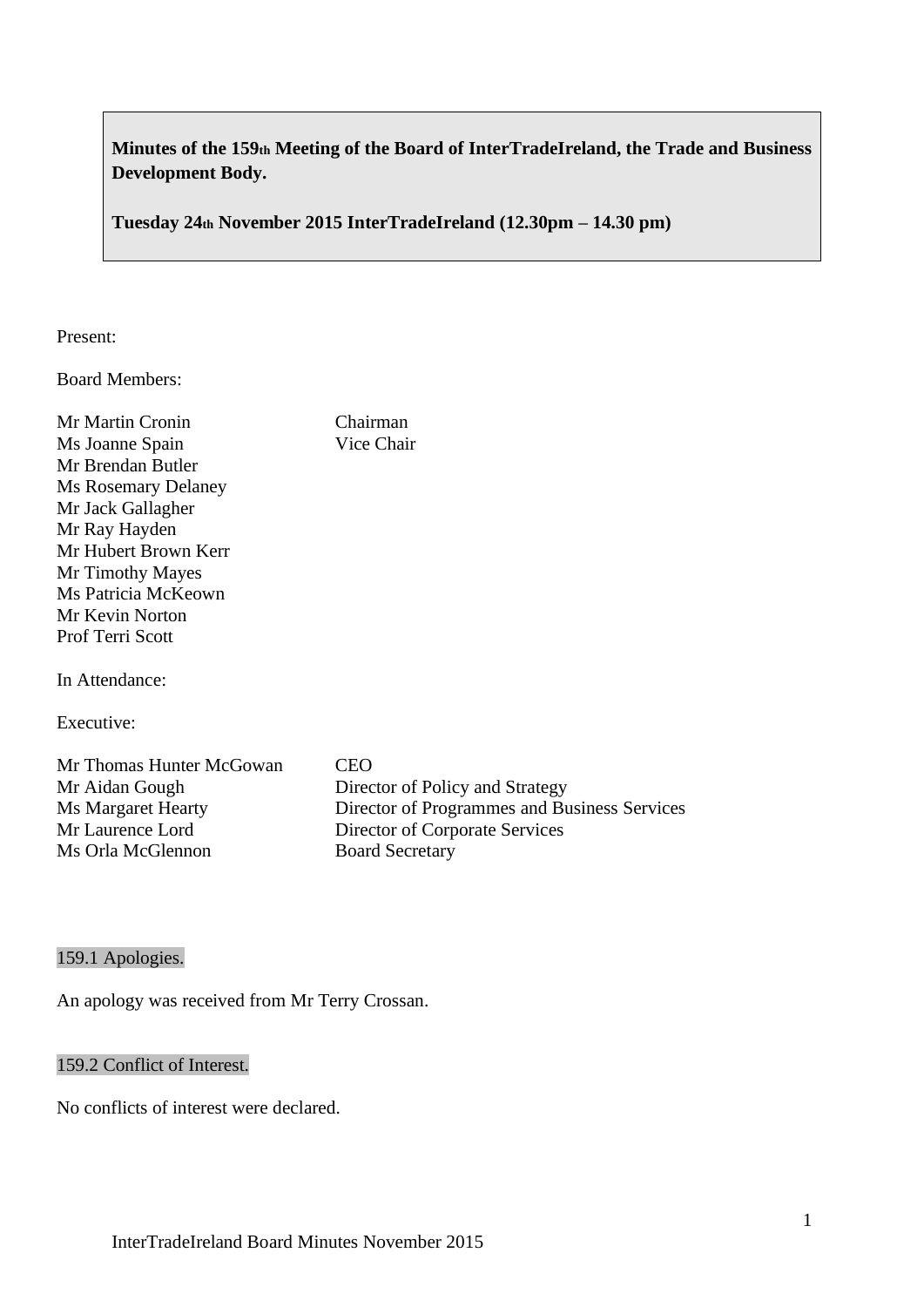#### 159.3 Authorisation of Previous Minutes.

The Minutes of the 21st October Board meeting were approved by the Board and authorised by the Chairman.

#### 159.4 Chairman's Report

The Chairman thanked all members for their valuable contribution to the work of InterTradeIreland and their continuous commitment to the Body.

#### 159.5 CEO Report

Mr Hunter McGowan advised that he had recently met with Damien English, TD, Minister for Skills, Research and Innovation. The Minister was particularly interested in the work of InterTradeIreland on the Horizon 2020 programme.

The CEO reported that he attended the launch of Enterprise 2025, Ireland's National Enterprise Policy 2015 to 2025 in which InterTradeIreland is specifically mentioned.

The senior leadership team met with senior members of Enterprise Ireland recently and plan to continue to meet regularly with both Enterprise Ireland and Invest Northern Ireland.

The Chairman thanked Mr Hunter McGowan for his report.

#### 159.6 Board Sub Committee/Steering Committee Reports

#### *Innovation Sub Committee Report*

Mr Norton reported from the Innovation Sub Committee meeting held on 21st October. He advised that 11 new Fusion applications were considered and all 11 projects were approved. One further application considered at the September Sub Committee meeting was also approved following clarification.

The Chairman thanked Mr Norton for his report.

#### *Trade Sub Committee Report*

Mr Hayden reported from the Trade Sub Committee meeting held on 21st October. The Trade Sub Committee considered 12 Acumen applications and approved 10 projects, 1 from the Munster region, 4 from the Leinster region and 5 from the Ulster region. One project was rejected and 1 project was deferred for additional information.

The Chairman thanked Mr Hayden for his report.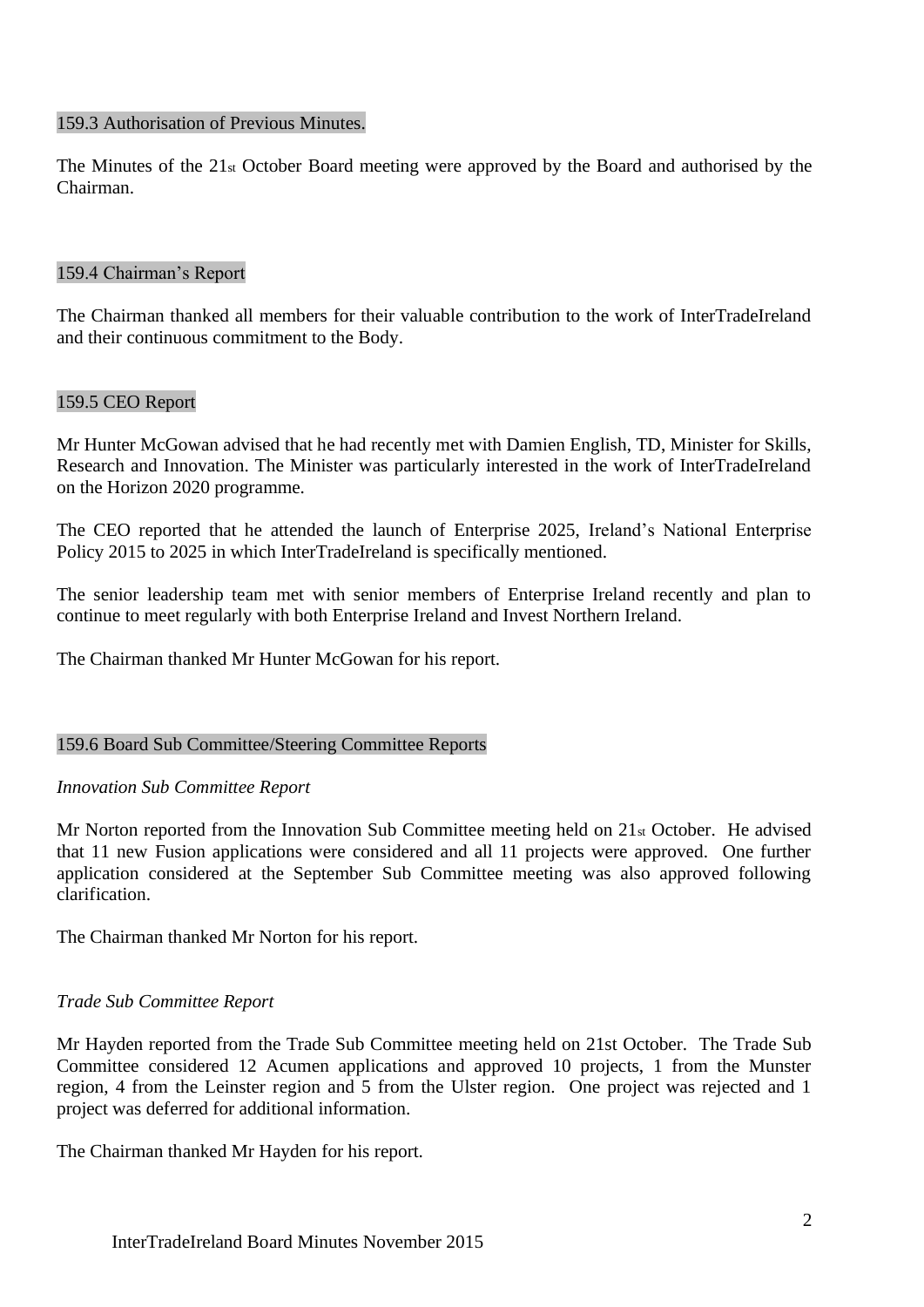# *Communications Sub Committee Report*

Mr Gallagher reported from the Communication Sub Committee meeting held that morning. He advised that the Communications team outlined achievements in the areas of MAVE, website visitors, social media, eZine subscribers and brand awareness metrics against very ambitious annual targets. All targets are currently on track to be met. Results from the recent Business Monitor indicate that Brand Awareness has steadily increased throughout the year and more SMEs are aware of the work of InterTradeIreland. Mr Gallagher advised that the re-brand and recent advertising campaign was paying dividends.

Communications planning for 2016 is underway with a draft calendar of activity and a strategic plan due to be considered by the senior leadership team in the near future. The Communications Sub Committee reviewed activities and may adopt some new and innovative approaches in 2016.

Mr Gallagher thanked Mr Hayden for brokering a meeting with UTV which resulted in coverage of the latest Business Monitor results on the UTV business slot.

The Communications Sub Committee reviewed the current terms of reference and was satisfied with the document in its current form. The Board agreed that the terms of reference remain in their current form.

The Chairman thanked Mr Gallagher for his report.

#### 159.7 For Consideration, Discussion, Decision &/or Approval

#### *Operations Directorate Progress and Activity Report*

Ms Hearty presented the Operations Directorate Progress and Activity Report. She advised that November was a very busy month for outreach activities and events with participation in the ASM Cross Border Bureau series of events and attendance and a speaking slot at the EXIM Summit Conference in Croke Park. InterTradeIreland were also represented at the Meet West Conference in Athlone and attended the annual ISME conference in the RDS. These events provide real opportunities to highlight the programmes and work of the organisation. Ms Hearty reported on the forthcoming InterTradeIreland Seedcorn Awards Competition taking place in Clontarf Castle on 25th November at which Minister Bruton is due to attend.

The 2015 Fusion Exemplars have been chosen. These companies are selected on criteria such as the level of innovation, benefits achieved and overall contribution to the Fusion programme and used as material for case studies and included on the InterTradeIreland website. Companies selected gain local publicity and in most instances, acknowledge appreciation of the Fusion programme.

Ms Hearty advised that an independent evaluation of Phase 2 and 3 of the Elevate programme is almost complete and the results will be presented to the Board in early 2016. Early indications suggest that the programme is generating very positive returns.

Interest in the Acumen programme continues with a strong pipeline of enquiries for projects.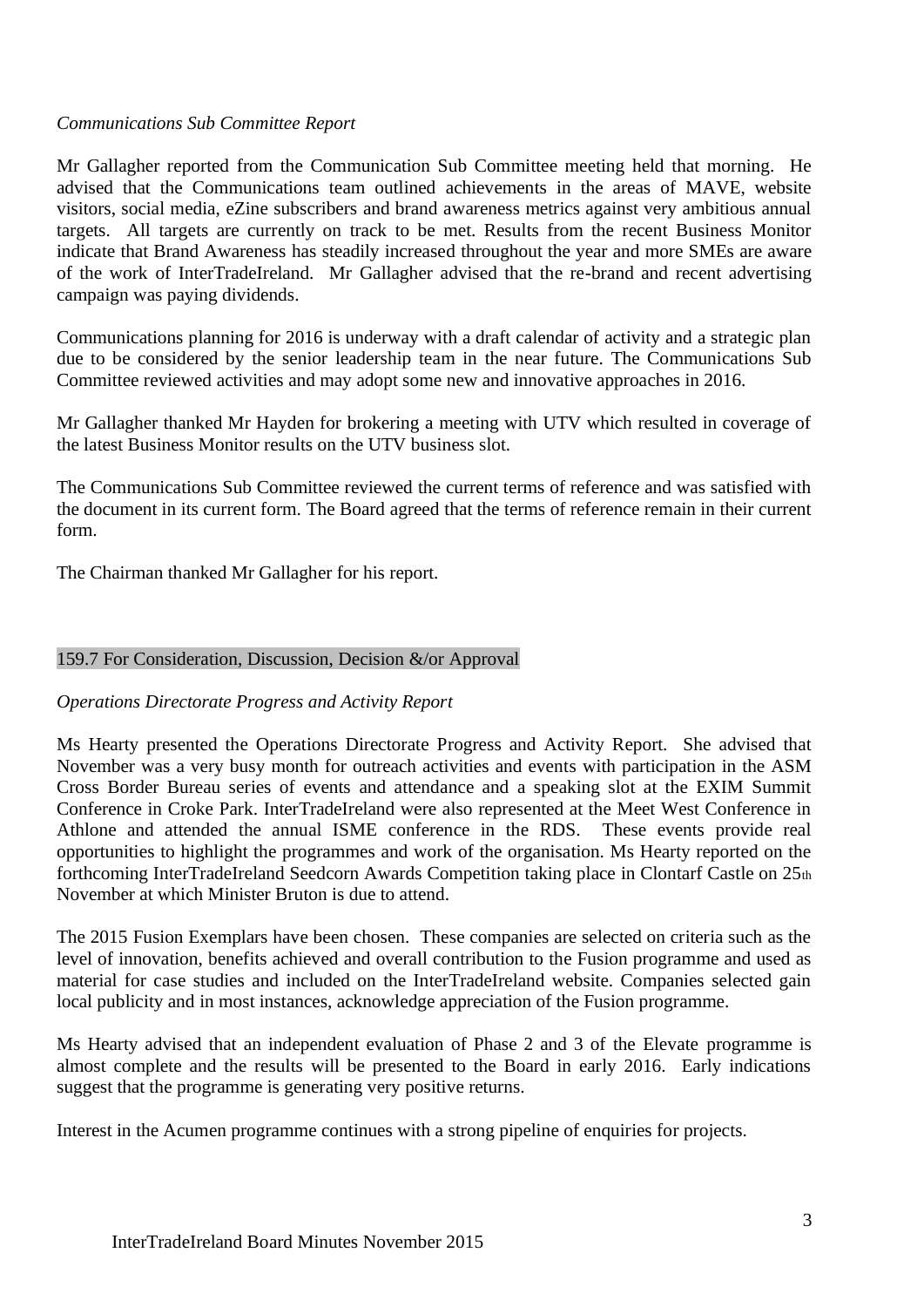The Board discussed the analysis of the Meet the Buyer event and the overarching goal to get indigenous companies to engage in the tendering process. The Board agreed that going forward the Executive should monitor attendance at events so that attendees can be classified by sector, geographic region, product or service and seniority.

The Chairman thanked Ms Hearty for her report.

### *Go-2-Tender Programme*

Mr Grant Gilmore, Operations Manager, Public Tendering joined the Board meeting for this agenda item. Mr Gilmore presented the findings of an independent economic appraisal of Phase 7 of the Go-2-Tender programme. He advised that the programme provides training followed by one to one mentoring with the aim of up-skilling SMEs to tender into the all island public procurement market. First piloted in 2003, the programme has successfully delivered 6 phases with very positive independent evaluations. Mr Gilmore advised that Enterprise Ireland and Invest Northern Ireland direct all requests for public sector tender training to the InterTradeIreland Go-2-Tender programme. The recently completed evaluation of phase 5 of the programme reported positive outputs from companies participating in the programme

Mr Gilmore advised that based on the assessment of need/demand of the programme and issues raised during stakeholder consultations, the proposed Go-2-Tender programme going forward will include:

- Stage  $1 Go-2$ -Tender Lite
- Stage 2 Standard Go-2-Tender Training
- Stage 3 Go-2-Tender Level 1 Mentoring
- Stage 4 Go2-Tender Level 2 Mentoring
- Stage  $5 Go-2$ -Tender Level 3, Consortia Mentoring and Sector Briefings

Mr Gilmore outlined the various options considered in the economic appraisal and detailed the preferred option.

The Board discussed the proposed programme and approved the request to go to competitive tender for a delivery agent for the next phase of the Go-2-Tender Programme from 2016 to 2018.

The Chairman thanked Mr Gilmore for his presentation.

#### *Governance and Financial Matters*

Mr Lord presented the Governance and Financial Matters Report as outlined in the Board documentation.

The Board noted the Governance and Financial Matters Report and the Chairman thanked Mr Lord for his update.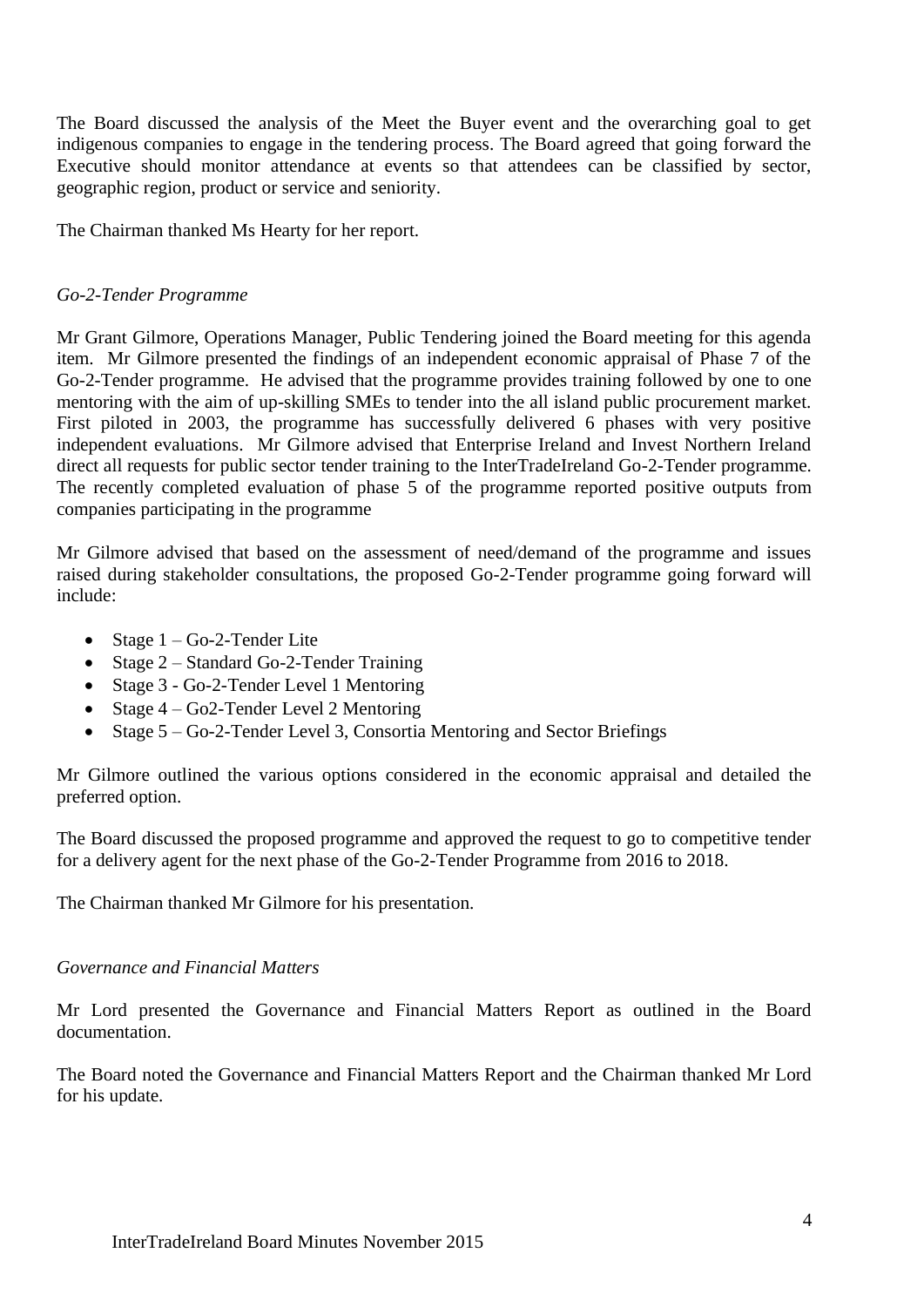# *Communications and Marketing Performance Report*

Mr Lord presented the Communications and Marketing Performance Report. He advised that following the latest corporate advertising campaign, brand awareness has now increased to 69% with more SMEs on the island aware of the work of InterTradeIreland.

The Board noted the Communications and Marketing Performance Report.

# *Tenders and Variations to Letters of Offer/Appointment*

The Board approved the request to go to competitive tender for a delivery agent for the next phase of the Go-2-Tender Programme for a three year period.

# *Horizon 2020 Competitive Partnerships Programme*

Dr Bernadette McGahon, International Research Development and Innovation Manager joined the Board meeting for this agenda item.

Mr Gough introduced the proposal for the rollout of the Competitive Partnership Programme in 2016.

Dr McGahon advised that both Governments have set their own targets for Horizon 2020 and have agreed a target of  $E175m$  for collaborative North South projects. Indications to date are positive. In the period January 2014 to May 2015 there were 172 collaborative North South proposals of which 22 have been successful. These have resulted in a total draw down of  $\epsilon$ 29.7m. This compares to €15.5m for the same period in the FP7 programme – an increase of  $€14.2m$ . The InterTradeIreland Competitive Partnerships pilot programme was approved by the Board in March 2015 and launched in July 2015. InterTradeIreland promoted the scheme directly to industry and academic researchers previously involved in North South collaborative applications. The programme offers an expert advisory service with a view to identifying additional resubmission opportunities in the 2016 and 2017 work programmes. To date advisory workshops have been held with further workshops scheduled. Indications of success to date are positive with participants engaging with the consultant and receiving a detailed analysis of their proposal and recommendations given on possible resubmissions and/or a new submission to a different part of the Horizon 2020 programme. Dr McGahon advised of the emerging interest in the competitive partnership programme and the demand for further advice from unsuccessful applicants to the Horizon 2020 programme. The Board discussed the proposal and approved the request to competitively tender for the next phase of H2020 Competitive Partnerships Programme for a 12 month period.

The Chairman thanked Dr McGahon for her presentation.

#### *Business Monitor Results Q3 2015*

Mr Gough gave a verbal summary of the latest Q3 Business Monitor results. He advised that recovery is continuing with domestically focussed sectors now performing better. There is a significant divergence between North and South in sales and employment performance of firms.